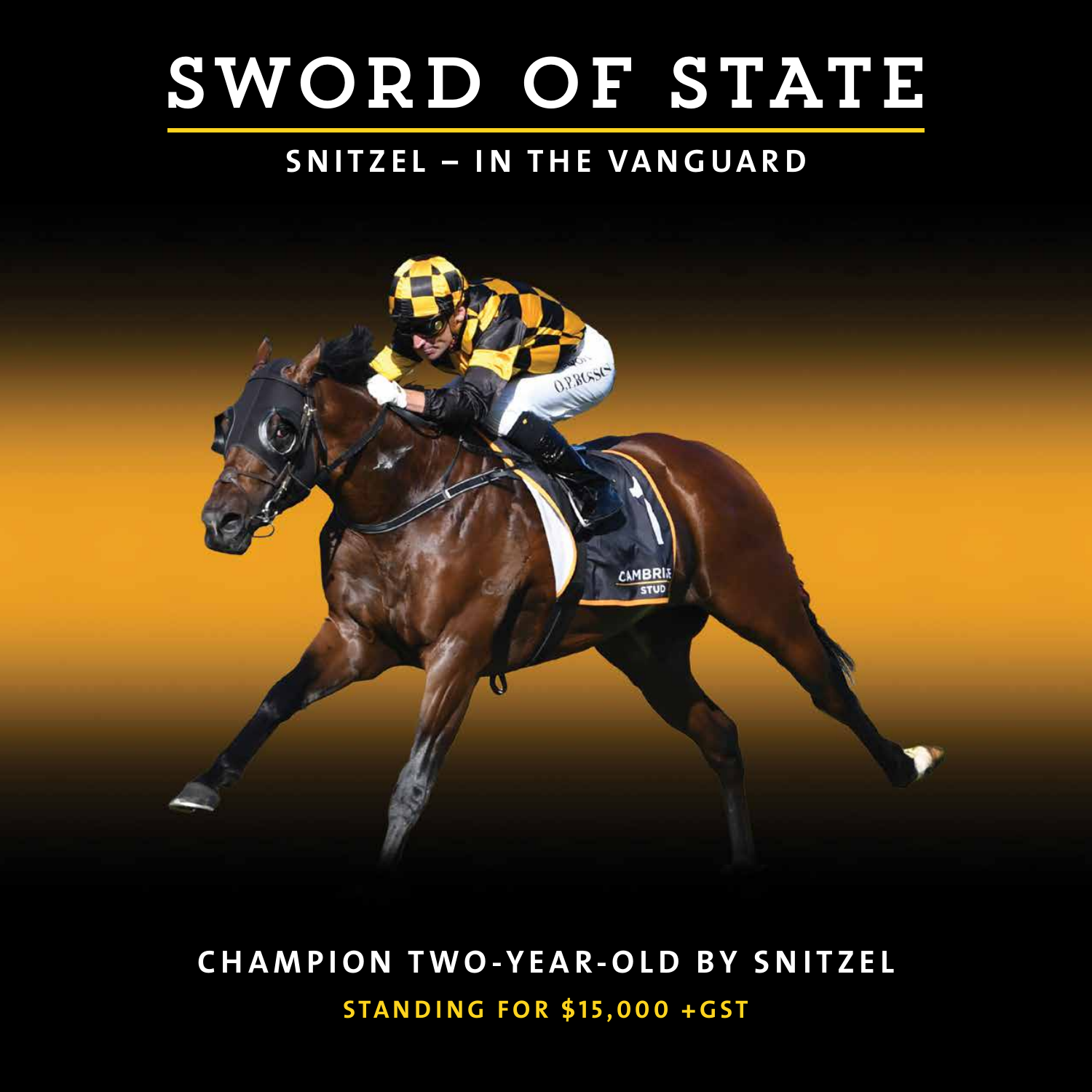

#### **THE MOST EXCITING TWO-YEAR-OLD TO COME OUT OF NEW ZEALAND IN 20 YEARS**

#### **TWO-YEAR-OLD**

[1st Gr.1 Sistema Stakes](https://vimeo.com/690773650) (1200m) by 3.5l. defeating On The Bubbles [1st Gr.3 Waikato Stud Slipper](https://vimeo.com/690785071) (1200m) by 6.5l. defeating On The Bubbles [1st Stable Books 2YO](https://vimeo.com/690780581) (1100m) [1st Lowe Schollum Jones 2YO Premier](https://vimeo.com/713898737) (1200m) by 6.5l. on debut

#### **THREE-YEAR-OLD**

[1st Gr.3 King's Plate](https://vimeo.com/690777495) (1200m) defeating Babylon Berlin [1st Gr.3 Almanzor Trophy](https://vimeo.com/690763614) (1200m) defeating Imperatriz 2nd Gr.3 Gold Coast Guineas (1200m) beaten a nose by Prince of Boom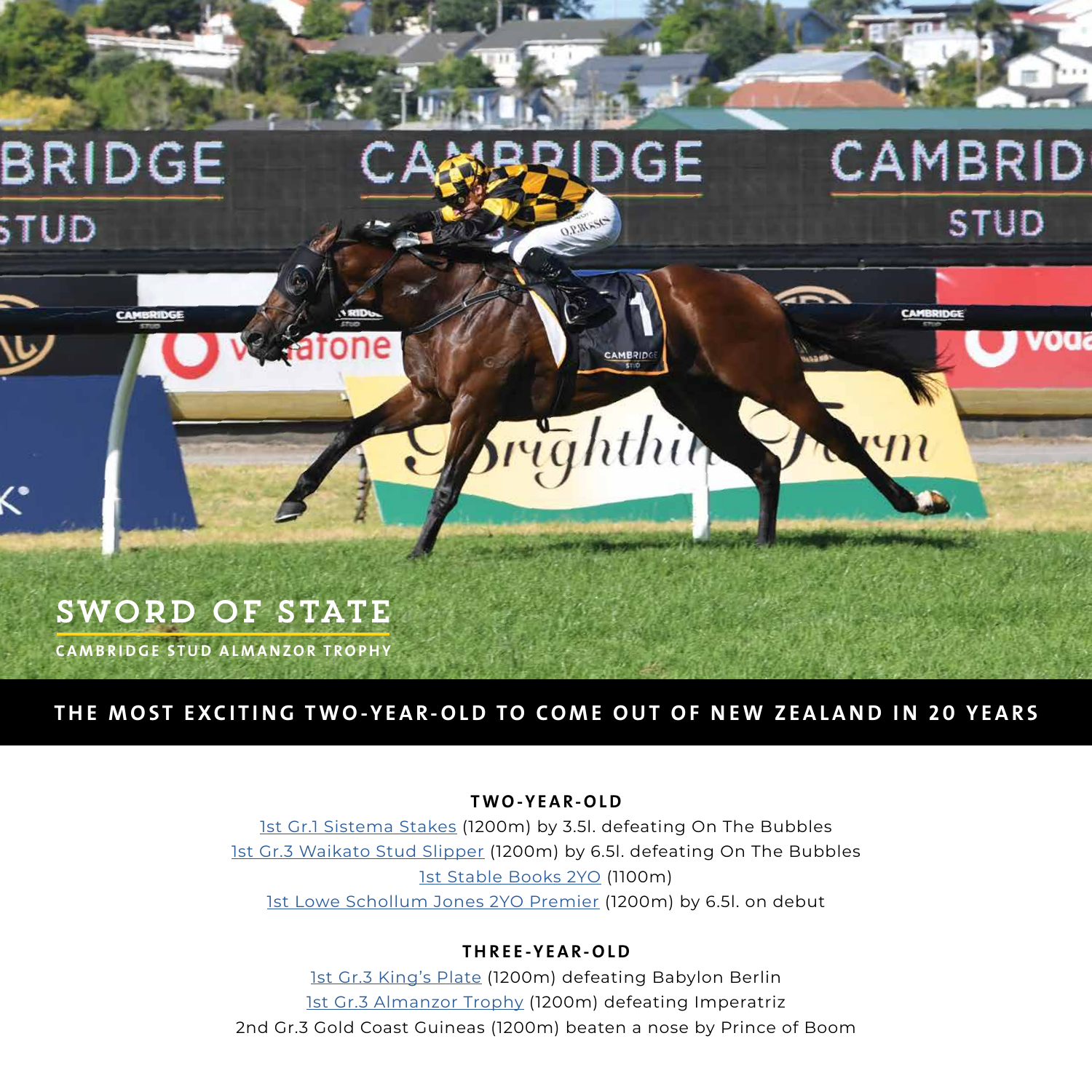

**SNITZEL (AUS) (Bay 2002-Stud 2006). 7 wins-4 at 2, MRC Oakleigh P., Gr.1. Champion Sire in Aust. 4 times. Sire of 1326 rnrs, 1013 wnrs, 120 SW, inc. Trapeze Artist (ATC TJ Smith S., Gr.1), Shamus Award, Estijaab, Redzel, Sword of State, Summer Passage, Invader, Russian Revolution, Hot Snitzel, Wild Ruler, Sweet Idea, Sizzling, Snitzerland, I Am Excited, In the Congo, Wandjina, Yearning, Heavenly Blue, Away Game, Splintex, Spill the Beans, etc.**

#### **1st dam**

**In the Vanguard**, by Encosta de Lago. Winner at 2, ATC Schweppes 2YO P., 2d ATC Sweet Embrace S., **Gr.2**. Dam of two named foals, one to race, inc:-

**SWORD OF STATE** (c. by Snitzel). 6 wins.

#### **2nd dam**

**SHARP**, by Danzero. 5 wins-1 at 2-at 1100m, 1200m, A\$291,250, AJC Light Fingers S., **Gr.2**, STC Satellite S., **L**, Choice Homes H., VRC Terrace Restaurant H., STC Cadbury Roses H., 2d STC Eskimo Prince H., **L**, Paul Roos 2YO H., Street Cry at Darley 2YO H., VRC Allen Cleary H., STC De Bortoli Wines 2YO H., 3d STC Young Members Cruise 2YO H., 4th STC Research S., **Gr.3**. Dam of 9 named foals, 6 to race, 4 winners, inc:-

**In the Vanguard** (Encosta de Lago). Winner. See above.

Mieko's Diamond. 3 wins-2 at 2-to 1050m, 3d BRC Mirvac Hotels & Resorts H.

More Than Sharp. Unraced. Dam of-

Dazzling Red. 6 wins to 1200m, A\$181,000, BRC Broncos Superstore H., 2d BRC TAB H., GCTC Blushield H. Red Prince. 6 wins from 1400m to 1650m, A\$125,150, Toowoomba TC K&R Plumbing Supplies H., 3d Ipswich TC Queensland Times H.

#### **3rd dam**

SNARL, by Don't Say Halo. 3 wins-2 at 2-at 1000m, 2d MVRC Tristalove H., The Lodge H., 3d AJC GreyAffair 2YO H. Halfsister to **ANGST**, Tidal (dam of **PORTSMOUTH - HELENE MOMENTUM (H.K.)**). Dam of 6 named foals, all raced, 5 winners, inc:-

**SHARP** (Danzero). 5 wins. See above.

Brian. 3 wins at 1400m, 1500m in Aust.

Forever Mine. Winner at 1200m in Aust.

Borderline. Placed at 3 in Aust. Dam of-

**She's Miss Devine** (Show a Heart). 4 wins-1 at 2-to 1300m, A\$321,210, SCTC BOQ Mooloolaba H., MRC Ladbrokes Bet Better H., BRC Secutor Securities 2YO P., SCTC Yalumba Wines H., 2d BRC Queensland Day P., **L**, Gold Edition P., **L**, Qld Tatt's RC Hardy Brothers Jewellers H., 3d GCTC Magic Millions H., BRC Hamilton Hotel H., Makers Mark H., ATC Hyland Race Colours H.